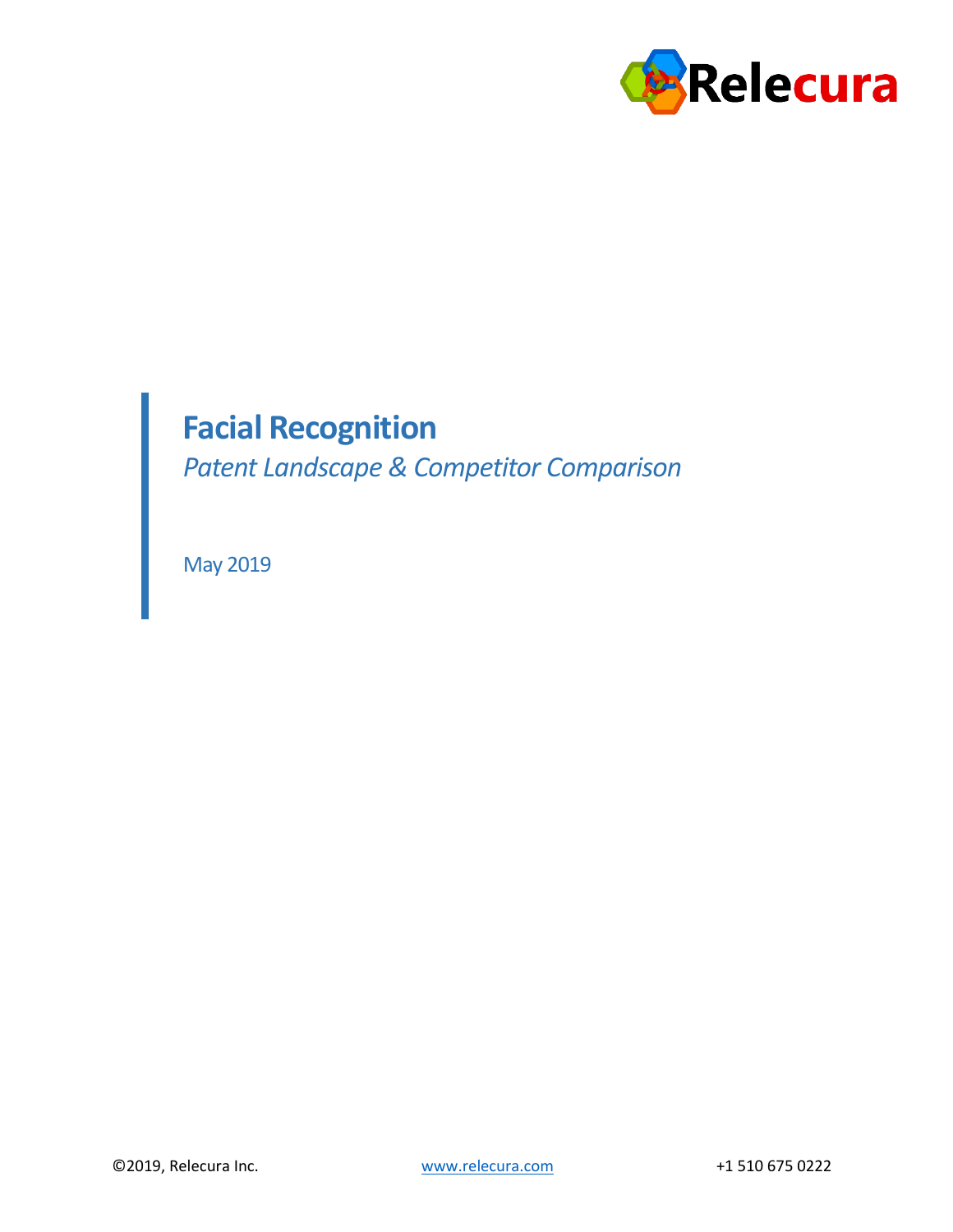

### Introduction

Facial recognition is a method of identifying or verifying the identity of an individual by analyzing patterns based on the person's facial contours. Facial recognition technology is being applied to a wide range of application areas such as law enforcement, security and authentication. The facial recognition market is expected to grow to \$9.6 billion by 2022, registering a CAGR of 21.3% during the forecast period of 2016-  $2022.$  [1]

In this report, we have analyzed the currently active published patent applications owned by entities working in facial recognition related technologies. These include companies such as Canon, Samsung, Fujifilm, Sony, Oppo and Intel. Unless otherwise stated, the report displays numbers for published patent applications that are currently in force. The analytics are presented in the various charts and tables that follow. These include the following,

- Taxonomy
- Summary
- 
- 
- Emerging Players
- Top Players Portfolio Makeup
- Publication Trend Top Players
- Geographic Distribution Top Players
- Technology Trends Technology Distribution Top Players
- Key Geographies Patent Quality Top Players
	- Comparative Topic Map CPC Codes
	- Competitor Comparison

#### Insights

- Canon and Samsung are the largest patent holders among the companies working in facial recognition technologies.
- A significant upward trend is observed post 2015 in the overall number of published patents.
- China is the preferred filing jurisdiction with more than 40% publications, followed by the US with 25% publications.
- Oppo and Xiaomi are the top emerging/new players in this technology space (i.e. entities with published applications only from 2014).
- Most of the of the emerging/new players in this technology space are based in China.
- Post 2015, the published applications of Oppo covering facial recognition technologies exhibit a sharp increase, whereas Fujifilm's publication trend in similar technology areas shows a decline starting in 2011.

#### References

1. [Facial Recognition Market \(Alliedmarketresearch.com\)](https://www.alliedmarketresearch.com/facial-recognition-market)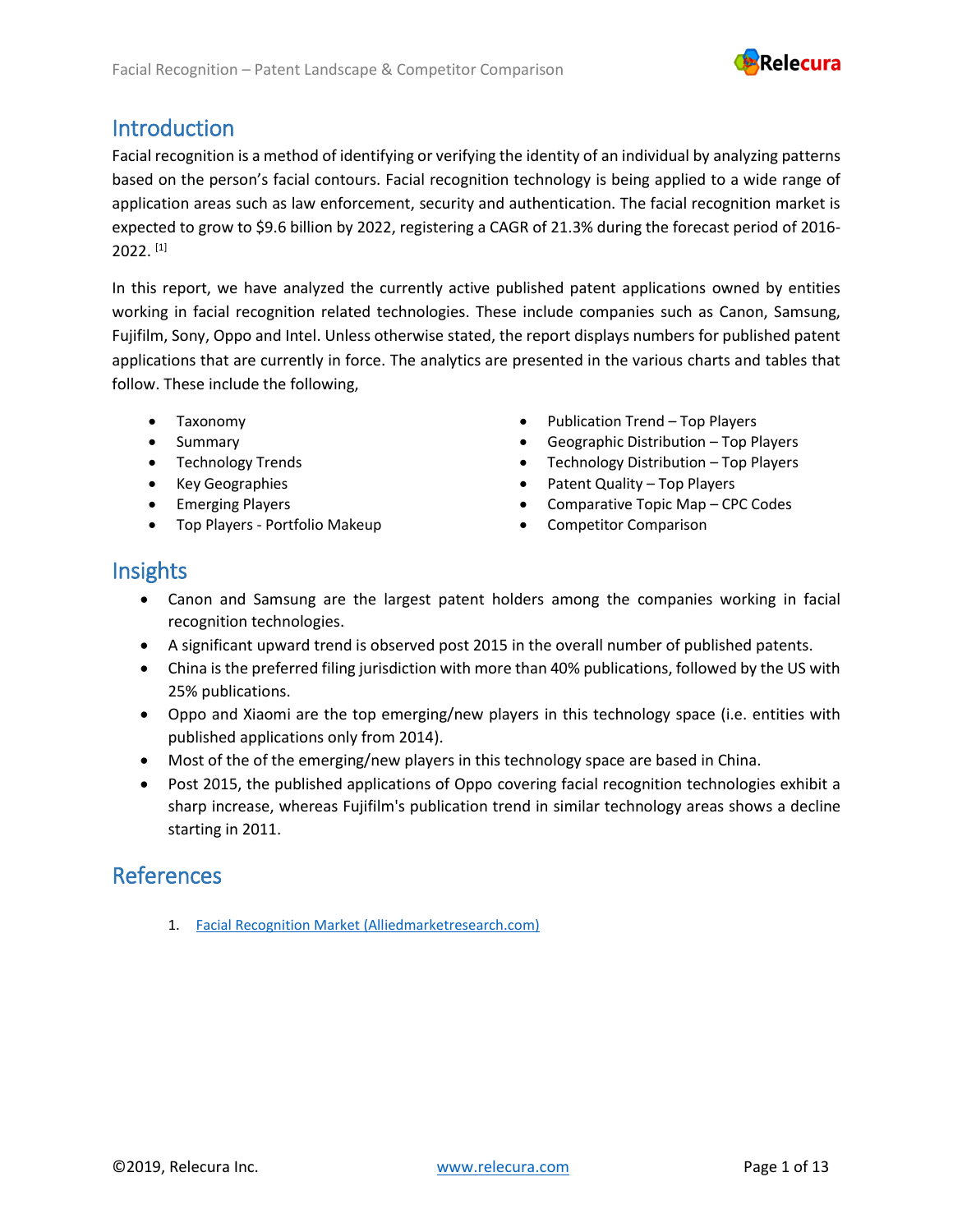



US8659548B2 (552)

US8659548B2 (5)

CN (9,619)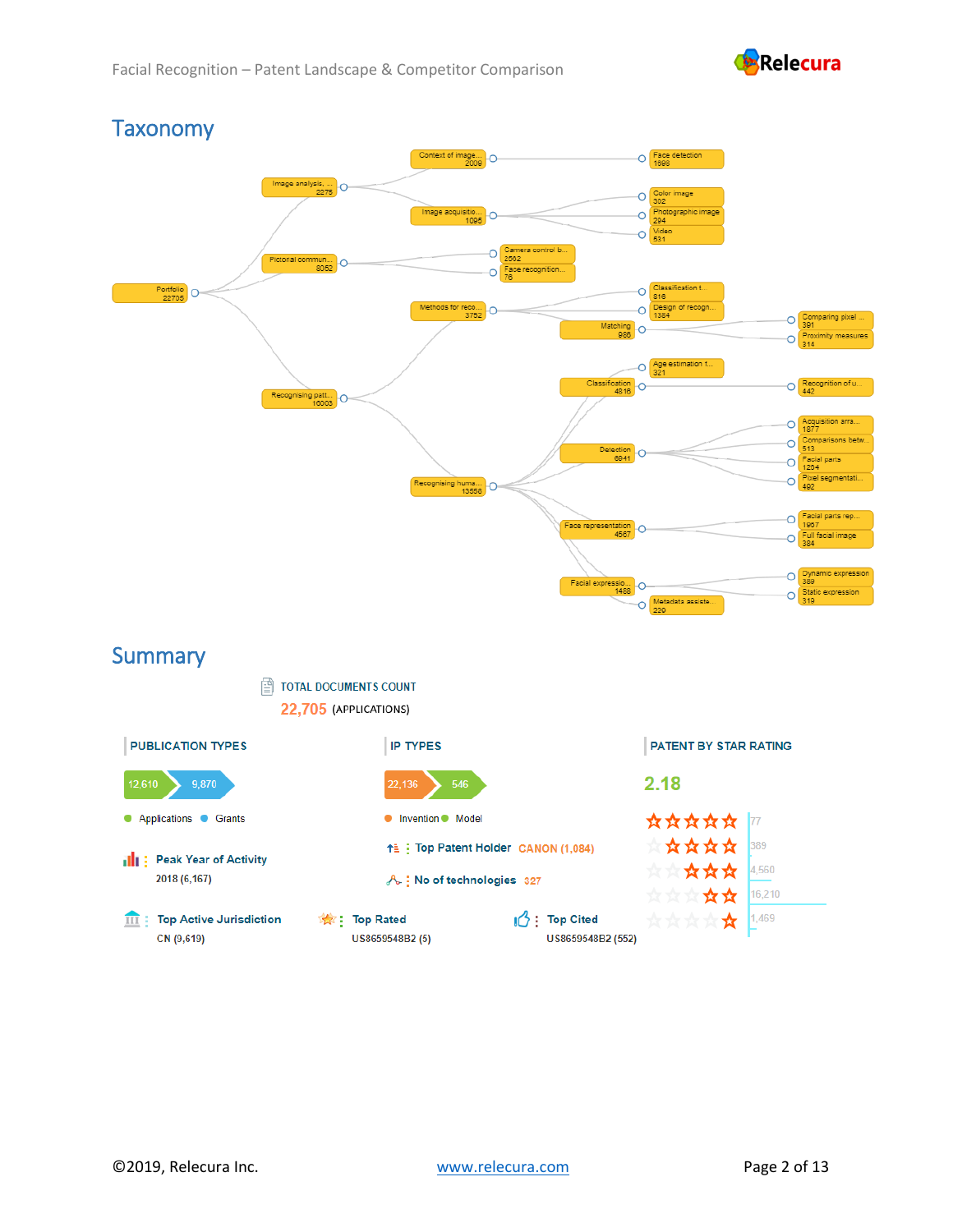

# Technology Trends



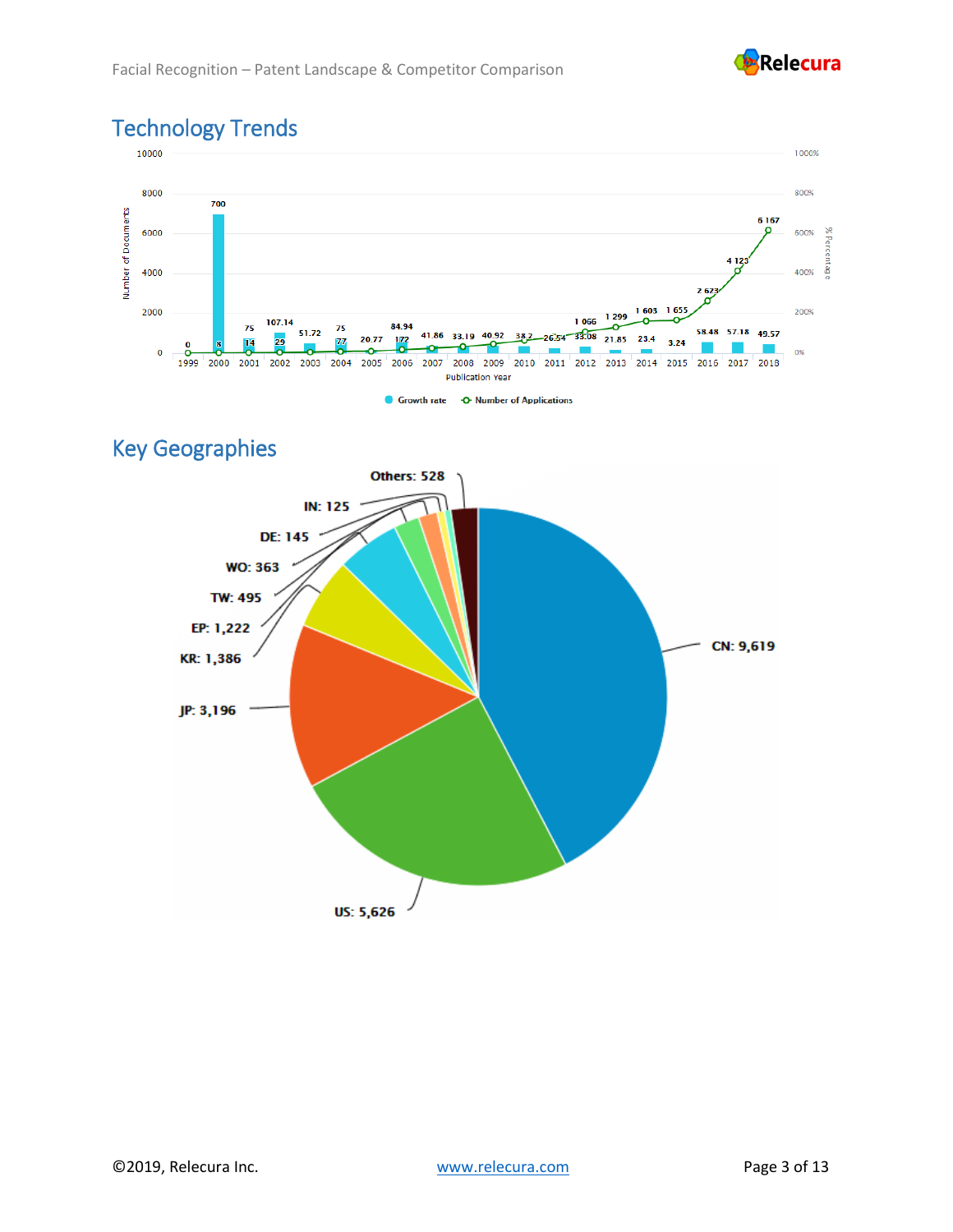

| <b>Emerging Top Patent Holders</b><br>2014 - present       | # Applications | <b>Type</b>                 | Country    |
|------------------------------------------------------------|----------------|-----------------------------|------------|
| OPPO                                                       | 393            | <b>Consumer electronics</b> | China      |
| <b>XIAOMI</b>                                              | 219            | <b>Consumer electronics</b> | China      |
| <b>MEGVII</b>                                              | 138            | AI technology               | China      |
| <b>VIVO</b>                                                | 106            | <b>Consumer electronics</b> | China      |
| <b>SENSETIME</b>                                           | 92             | AI technology               | Hong Kong  |
| <b>ALIBABA</b>                                             | 81             | E-commerce                  | China      |
| <b>AMAZON</b>                                              | 72             | E-comm, cloud computing     | <b>USA</b> |
| <b>XIAOKONG</b>                                            | 65             | Tech hub                    | China      |
| <b>BOE TECHNOLOGY</b>                                      | 58             | Display products            | China      |
| PING AN TECH                                               | 55             | AI technology               | China      |
| <b>KUANGSHI TECHNOLOGY</b>                                 | 53             | Software                    | China      |
| <b>NUBIA TECHNOLOGY</b>                                    | 46             | <b>Consumer electronics</b> | China      |
| <b>ZTE</b>                                                 | 46             | Telecommunication equipment | China      |
| UNIVERSITY OF NANJING POSTS &<br><b>TELECOMMUNICATIONS</b> | 40             | Academic                    | China      |
| CAL-COMP                                                   | 38             | Research                    | Thailand   |
| <b>QIHOO TECHNOLOGY</b>                                    | 37             | Internet                    | China      |
| <b>FORD</b>                                                | 33             | Automobile                  | <b>USA</b> |
| <b>INTELLIFUSION</b>                                       | 32             | AI technology               | China      |
| <b>UTECHZONE</b>                                           | 32             | <b>Optical imaging</b>      | Taiwan     |
| <b>MEITU ZHIJIA</b>                                        | 30             | Software                    | China      |

### Emerging Players (Entities with published applications only from 2014)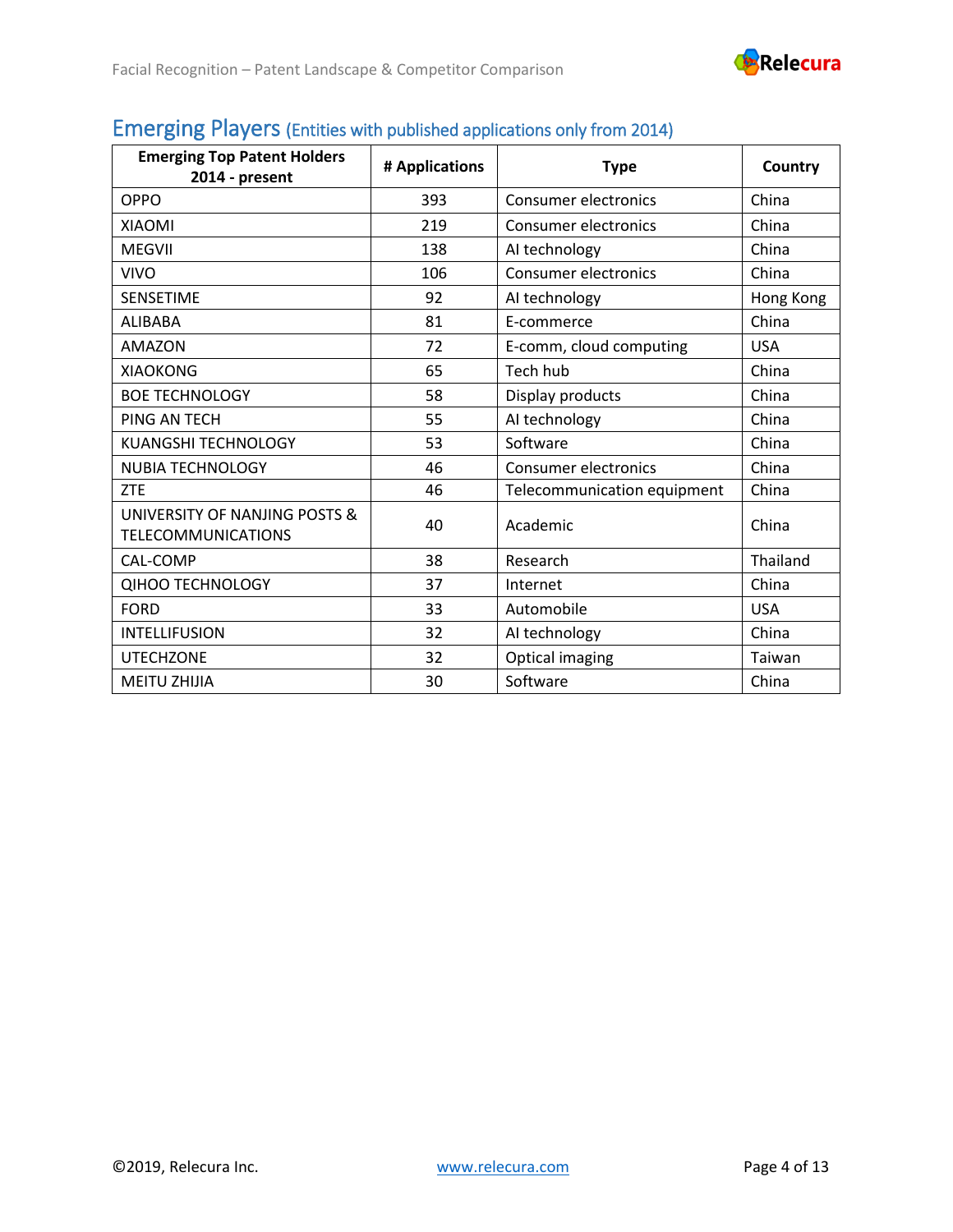

| Patent<br><b>Holders</b> | # Applications | # Families | <b>Top Jurisdictions</b>                     | Organic<br>(# Applications) | <b>Acquired</b><br>(# Applications) | <b>Transferred</b><br>from                         |
|--------------------------|----------------|------------|----------------------------------------------|-----------------------------|-------------------------------------|----------------------------------------------------|
| Canon                    | 1084           | 708        | JP (601), US<br>$(275)$ , CN $(115)$         | 1084                        |                                     |                                                    |
| Samsung                  | 913            | 459        | KR (318), US<br>(315), CN (105),<br>EP (94)  | 881                         | 32                                  | Hanwha (14),<br>Harman (8)                         |
| Fujifilm                 | 737            | 461        | JP (405), US (225)                           | 461                         |                                     |                                                    |
| Sony                     | 724            | 370        | US (272), JP<br>(173), CN (108),<br>EP (108) | 724                         |                                     |                                                    |
| Oppo                     | 374            | 325        | CN (317)                                     | 374                         |                                     |                                                    |
| Intel                    | 338            | 149        | US (154), CN (72),<br>EP (54)                | 330                         | 8                                   | <b>INVISION</b><br>BIOMETRICS (4),<br>OLAWORKS (4) |

# Top Players - Portfolio Makeup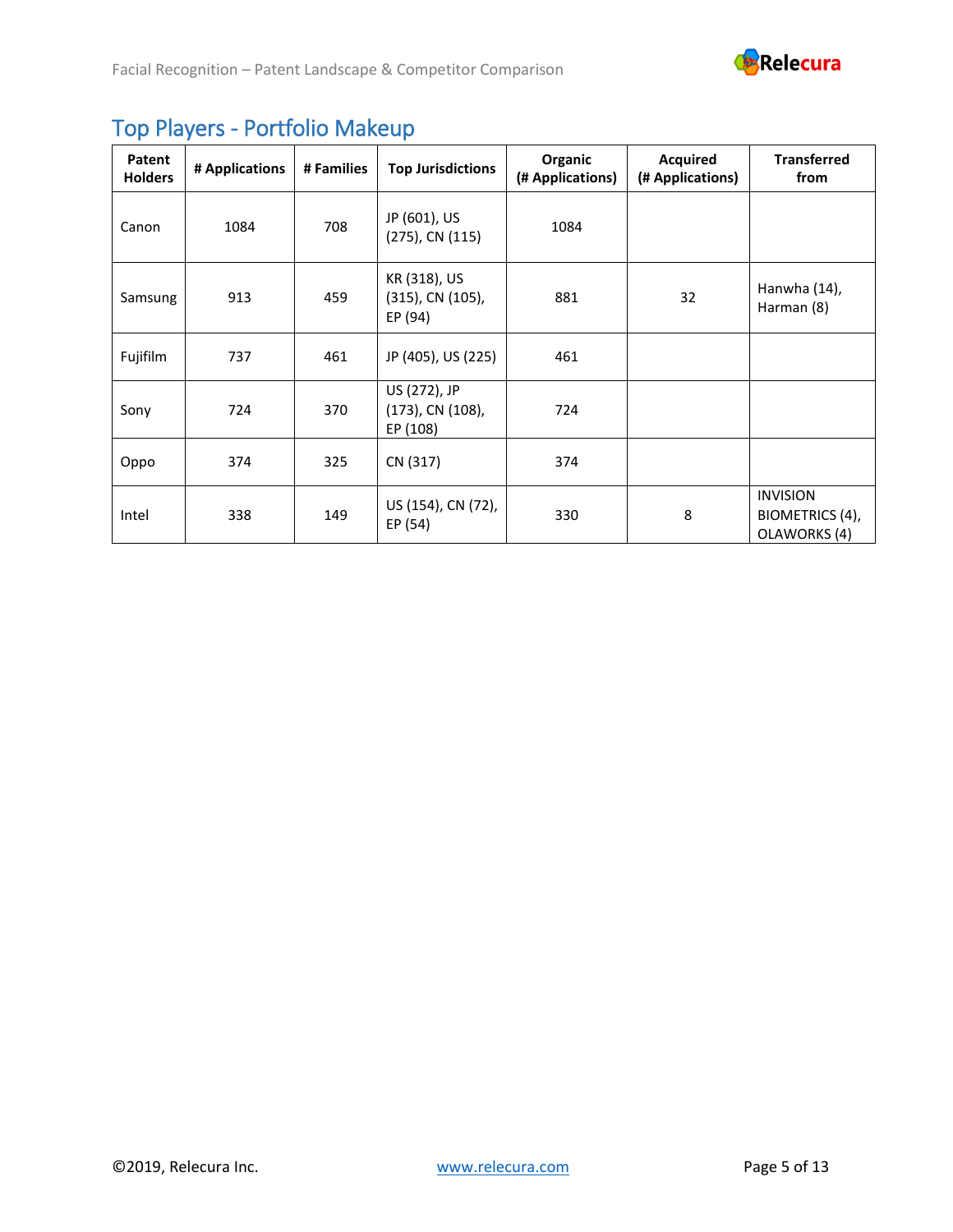



| <b>Pub Year</b> | Canon          | <b>Samsung</b> | <b>Fujifilm</b> | Sony           | Oppo | Intel          |
|-----------------|----------------|----------------|-----------------|----------------|------|----------------|
| 2001            | 3              |                |                 |                |      |                |
| 2002            | $\overline{2}$ | $\mathbf{1}$   | $\mathbf{1}$    | $\overline{2}$ |      |                |
| 2003            | $\overline{1}$ | 3              |                 | $\mathbf{1}$   |      |                |
| 2004            | 4              | $\mathbf{1}$   | $\overline{2}$  |                |      |                |
| 2005            |                | 4              | 8               | 6              |      | $\overline{2}$ |
| 2006            | 4              | 14             | 24              | 5              |      | $\mathbf{1}$   |
| 2007            | 13             | 22             | 39              | 10             |      |                |
| 2008            | 23             | 13             | 42              | 23             |      | 3              |
| 2009            | 29             | 18             | 65              | 42             |      | $\mathbf{1}$   |
| 2010            | 32             | 22             | 104             | 49             |      | $\mathbf{1}$   |
| 2011            | 59             | 28             | 132             | 59             |      | $\overline{2}$ |
| 2012            | 120            | 47             | 92              | 85             |      | 4              |
| 2013            | 151            | 61             | 48              | 65             |      | 17             |
| 2014            | 136            | 140            | 35              | 87             | 5    | 40             |
| 2015            | 86             | 92             | 15              | 71             | 6    | 38             |
| 2016            | 128            | 140            | 36              | 66             | 31   | 54             |
| 2017            | 130            | 125            | 45              | 70             | 88   | 89             |
| 2018            | 135            | 154            | 38              | 59             | 200  | 65             |
| 2019            | 28             | 28             | 11              | 24             | 43   | 21             |

### Publication Trend – Top Players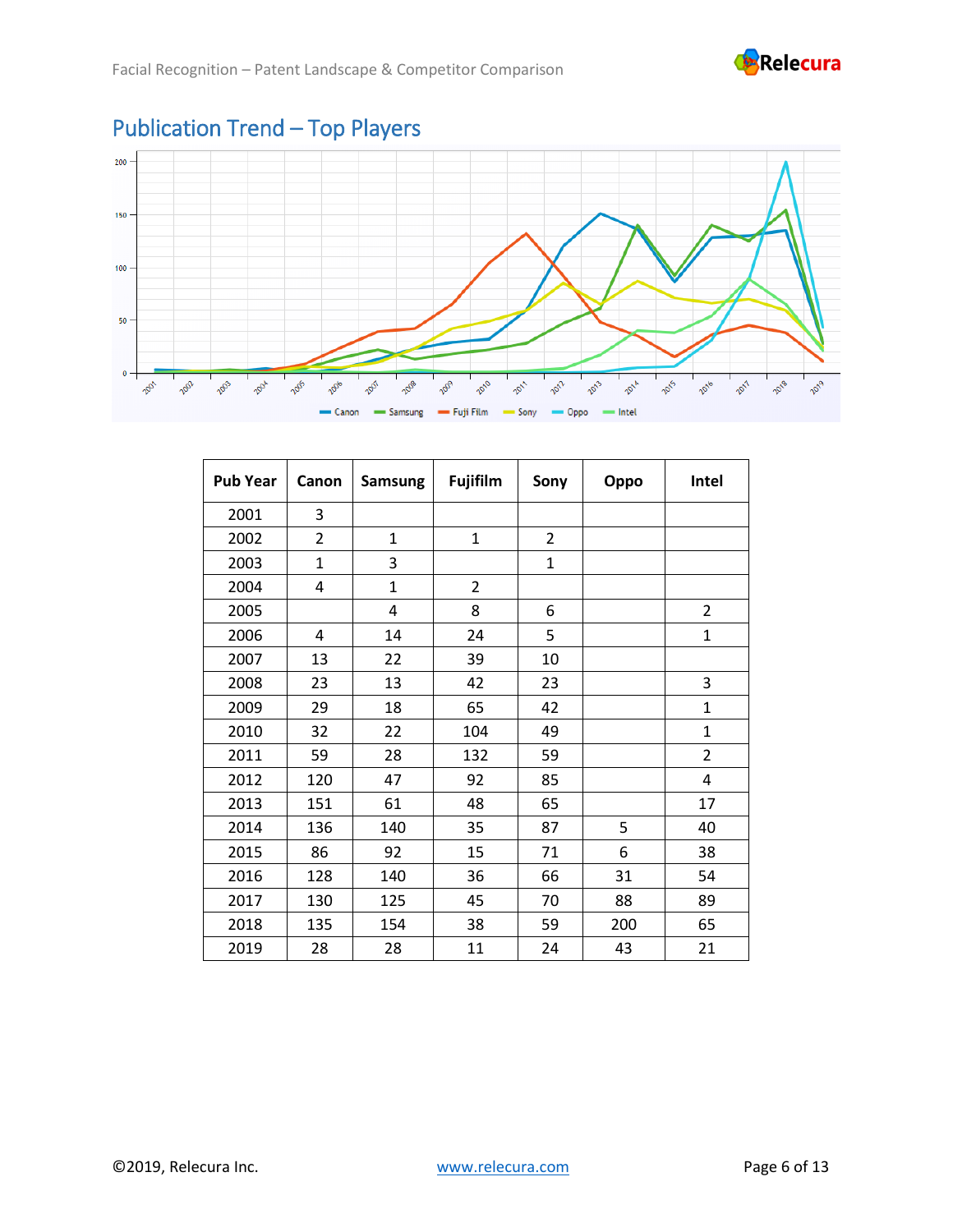



#### **Geographies Canon Samsung Fujifilm Sony Oppo Intel** US 275 315 225 272 17 154 JP 601 25 405 173 16 CN | 115 | 105 | 64 | 108 | 317 | 72 KR | 19 | 318 | 6 | 20 | 18 EP 43 94 32 108 11 54 TW | 1 | 2 | 3 | 20 | 19 WO | 1 | 7 | 1 | 3 | 28 GB | 9 | 15 | | | 3 IN | 1 | 13 | 1 | 6 | 1 DE | 6 | 7 | | 2 | | 4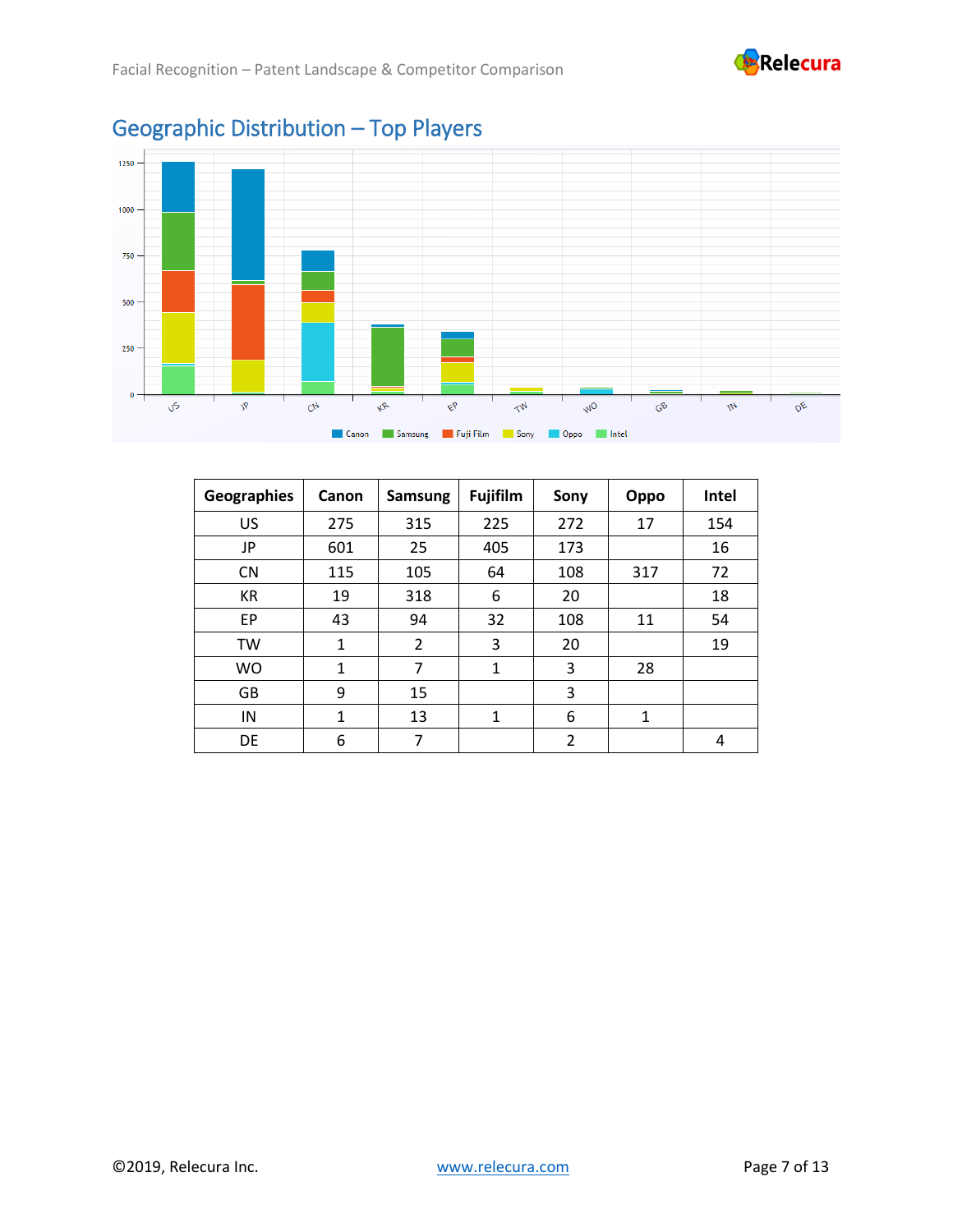



### Technology Distribution – Top Players

| <b>Technologies</b>             | Canon | <b>Samsung</b> | <b>Fujifilm</b> | Sony | Oppo          | <b>Intel</b> |
|---------------------------------|-------|----------------|-----------------|------|---------------|--------------|
| <b>Pictorial Communication</b>  | 876   | 513            | 551             | 473  | 110           | 136          |
| <b>Data Presentation</b>        | 349   | 598            | 331             | 459  | 294           | 299          |
| Image Data Processing           | 398   | 292            | 319             | 301  | 96            | 153          |
| <b>Digital Data Processing</b>  | 104   | 244            | 77              | 233  | 128           | 141          |
| Photography - Camera            | 335   | 64             | 215             | 84   | 11            | 4            |
| <b>Optical Elements</b>         | 157   | 34             | 97              | 36   | 6             | 4            |
| Displays (Circuits)             | 24    | 57             | 15              | 43   | $\mathcal{P}$ | 12           |
| <b>Telephonic Communication</b> | 3     | 46             | 5               | 20   | 38            | 19           |
| Data Processing Systems         | 7     | 20             | 17              | 26   | 5             | 27           |
| Data Transmission               | 4     | 24             | 3               | 23   | 10            | 33           |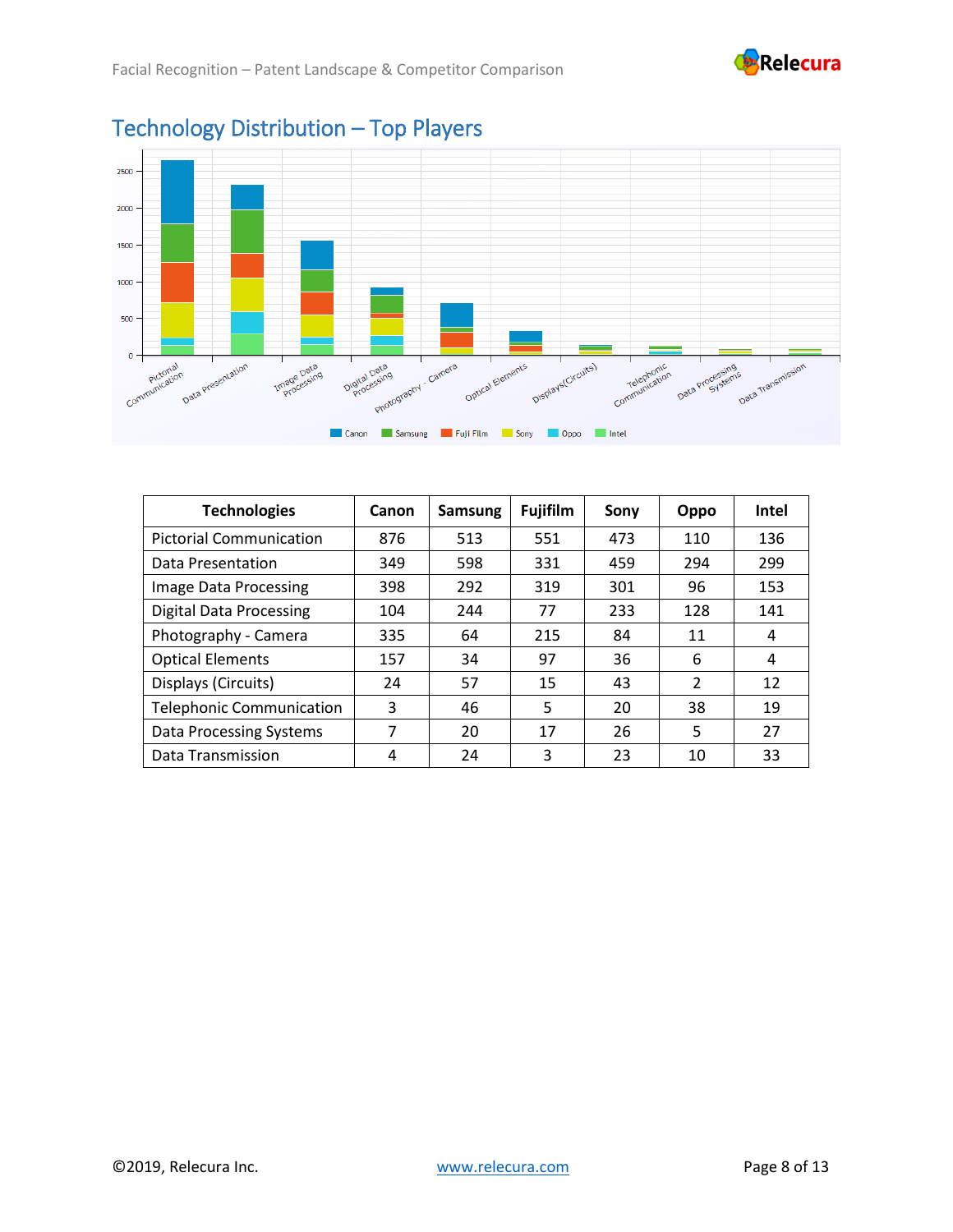

### Patent Quality – Top Players *(Relecura Star Rating on a scale of 5)*



| Relecura<br><b>Star Rating</b> | Canon        | <b>Samsung</b> | <b>Fujifilm</b> | Sony           | Oppo         | Intel        |
|--------------------------------|--------------|----------------|-----------------|----------------|--------------|--------------|
| 0.5                            | $\mathbf{1}$ | $\overline{2}$ | 0               | $\mathbf{1}$   | 23           | 0            |
| 1                              | 7            | 20             | 6               | 10             | 7            | $\mathbf 1$  |
| 1.5                            | 335          | 226            | 151             | 102            | 281          | 48           |
| $\overline{2}$                 | 242          | 92             | 171             | 108            | 10           | 8            |
| 2.5                            | 97           | 92             | 100             | 116            | 4            | 71           |
| 3                              | 25           | 22             | 28              | 28             | 0            | 18           |
| 3.5                            | 1            | $\mathfrak{p}$ | 5               | 3              | <sup>0</sup> | 3            |
| 4                              | 0            | 3              | 0               | $\overline{2}$ | O            | $\mathbf{1}$ |
| 4.5                            | $\mathbf{1}$ | $\overline{2}$ | O               | 1              | O            | 0            |
| 5                              | 0            |                | ŋ               | ŋ              | n            | O            |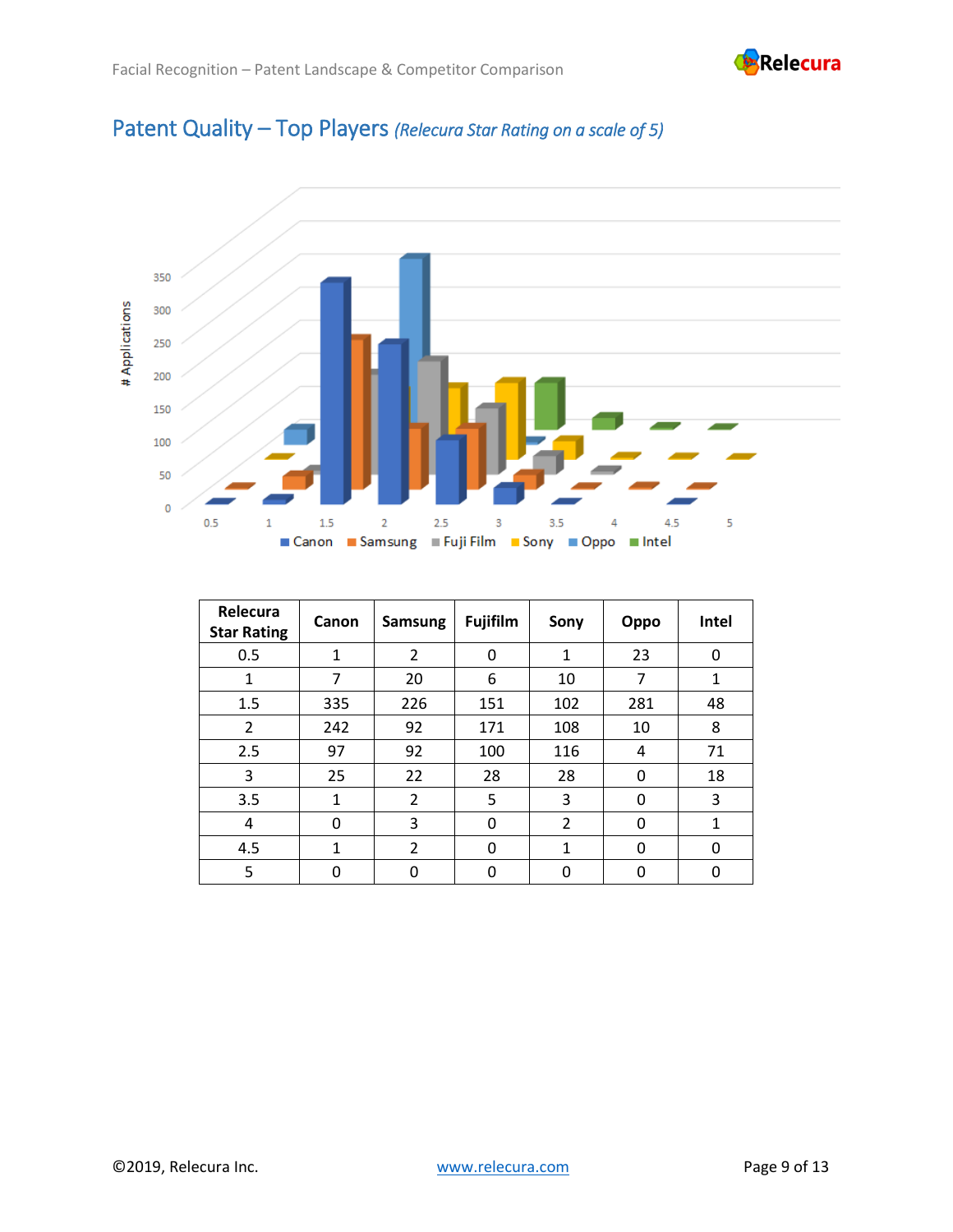

### Comparative Topic Map – CPC Codes – Top Players

- This Topic Map shows the comparison of CPC codes addressed by the portfolios of Canon, Samsung, Fujifilm, Sony, Oppo and Intel.
- Absolute count comparison: The size of each bubble represents the total number of patent applications across the compared portfolios and the coloured sectors represent relative number of applications in the respective portfolios of each patent holder.
- The bubble proximity corresponds to the "relatedness" of the individual CPC Codes.



| <b>Class Code</b> | <b>Description</b>                                                                                                                                                  |
|-------------------|---------------------------------------------------------------------------------------------------------------------------------------------------------------------|
| H04N 5/23219      | Hardware or software aspects of TV signals >> where the recognized objects include<br>parts of the human body, e.g. human faces, facial parts or facial expressions |
| G06K 9/00228      | Reading or recognising printed or written characters >> Detection; Localisation;<br>Normalisation                                                                   |
| G06K 9/00288      | Reading or recognising printed or written characters >> Classification, e.g.<br>identification                                                                      |
| H04N 5/23293      | Hardware or software aspects of TV signals >> Electronic viewfinders                                                                                                |
| H04N 5/23212      | Hardware or software aspects of TV signals >> Focusing based on image signals<br>provided by the electronic image sensor                                            |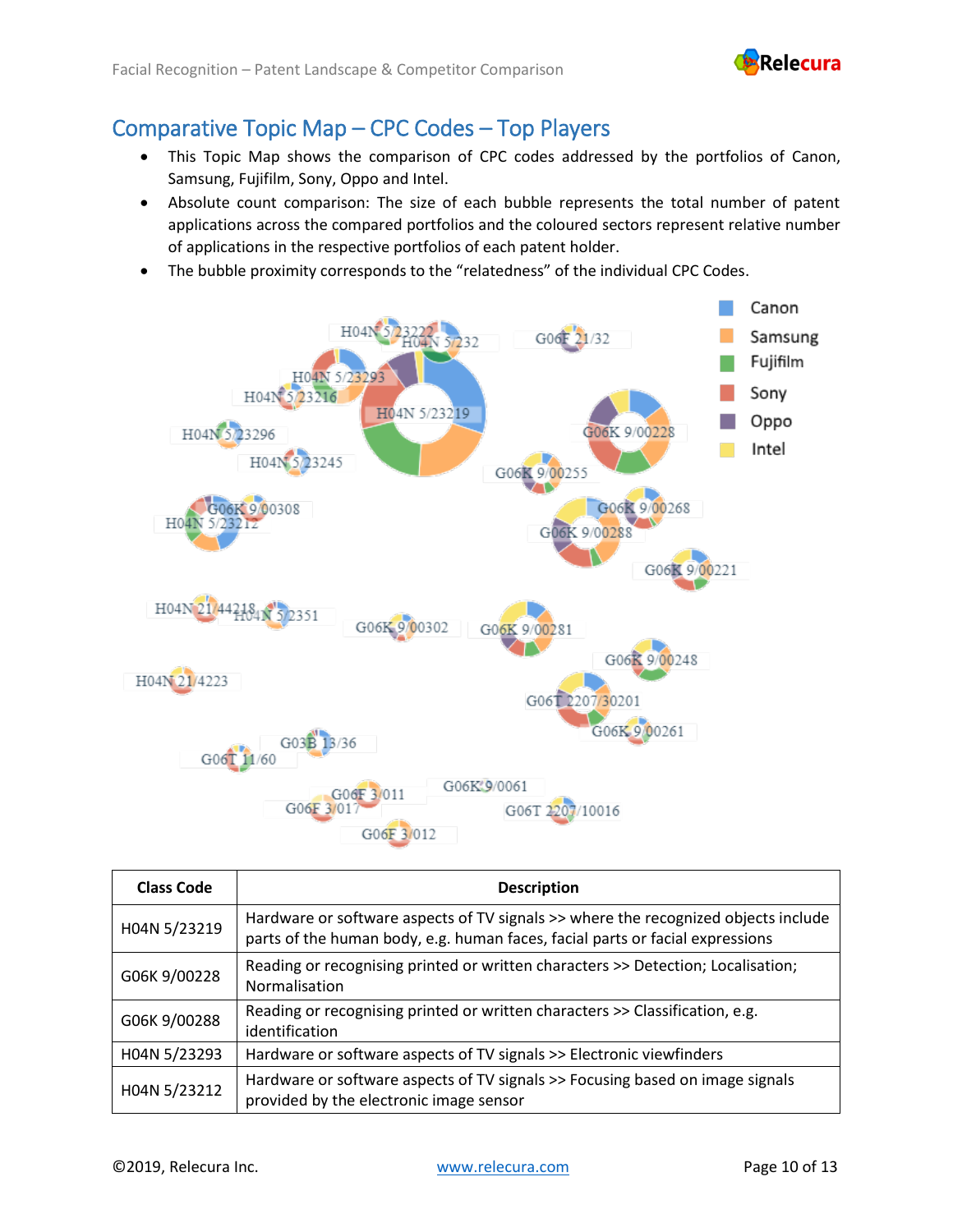

| <b>Class Code</b>       | <b>Description</b>                                                                                                                                                                                                                         |
|-------------------------|--------------------------------------------------------------------------------------------------------------------------------------------------------------------------------------------------------------------------------------------|
| G06T<br>2207/30201      | Image analysis or enhancement >> Face                                                                                                                                                                                                      |
| G06K 9/00281            | Reading or recognising printed or written characters >> Local features and<br>components; Facial parts                                                                                                                                     |
| G06K 9/00221            | Reading or recognising printed or written characters >> Acquiring or recognising<br>human faces, facial parts, facial sketches, facial expressions                                                                                         |
| H04N 5/232              | Hardware or software aspects of TV signals >> Devices for controlling television<br>cameras, e.g. remote control; Control of cameras comprising an electronic image<br>sensor                                                              |
| G06K 9/00268            | Reading or recognising printed or written characters >> Feature extraction; Face<br>representation                                                                                                                                         |
| G06K 9/00248            | Reading or recognising printed or written characters >> using facial parts and<br>geometric relationships                                                                                                                                  |
| G06K 9/00255            | Reading or recognising printed or written characters >> using acquisition<br>arrangements                                                                                                                                                  |
| G06F 21/32              | Data security and security of computers and components >> using biometric data,<br>e.g. fingerprints, iris scans or voiceprints                                                                                                            |
| G06K 9/00302            | Reading or recognising printed or written characters >> Facial expression<br>recognition                                                                                                                                                   |
| H04N 5/23222            | Hardware or software aspects of TV signals >> Computer-aided capture of images,<br>e.g. transfer from script file into camera, check of taken image quality, advice or<br>proposal for image composition or decision on when to take image |
| G06F 3/012              | Digital interface arrangements >> Head tracking input arrangements                                                                                                                                                                         |
| H04N 21/4223            | Interactive TV, Video on demand >> Cameras                                                                                                                                                                                                 |
| G06F 3/017              | Digital interface arrangements >> Gesture based interaction, e.g. based on a set of<br>recognized hand gestures                                                                                                                            |
| H04N 5/23216            | Hardware or software aspects of TV signals >> Control of parameters, e.g. field or<br>angle of view of camera via graphical user interface, e.g. touchscreen                                                                               |
| H04N 5/23296            | Hardware or software aspects of TV signals >> Control of means for changing angle<br>of the field of view, e.g. optical zoom objective, electronic zooming or combined use<br>of optical and electronic zooming                            |
| G06K 9/00308            | Reading or recognising printed or written characters >> Static expression                                                                                                                                                                  |
| H04N 5/2351             | Hardware or software aspects of TV signals >> Circuitry for evaluating the<br>brightness variations of the object                                                                                                                          |
| H04N 5/23245            | Hardware or software aspects of TV signals >> Operation mode switching of<br>cameras, e.g. between still/video, sport/normal or high/low resolution mode                                                                                   |
| <b>H04N</b><br>21/44218 | Interactive TV, Video on demand >> Detecting physical presence or behaviour of the<br>user, e.g. using sensors to detect if the user is leaving the room or changes his face<br>expression during a TV program                             |
| G06T<br>2207/10016      | Image analysis or enhancement >> Video; Image sequence                                                                                                                                                                                     |
| G06T 11/60              | Generating 2D Images >> Editing figures and text; Combining figures or text                                                                                                                                                                |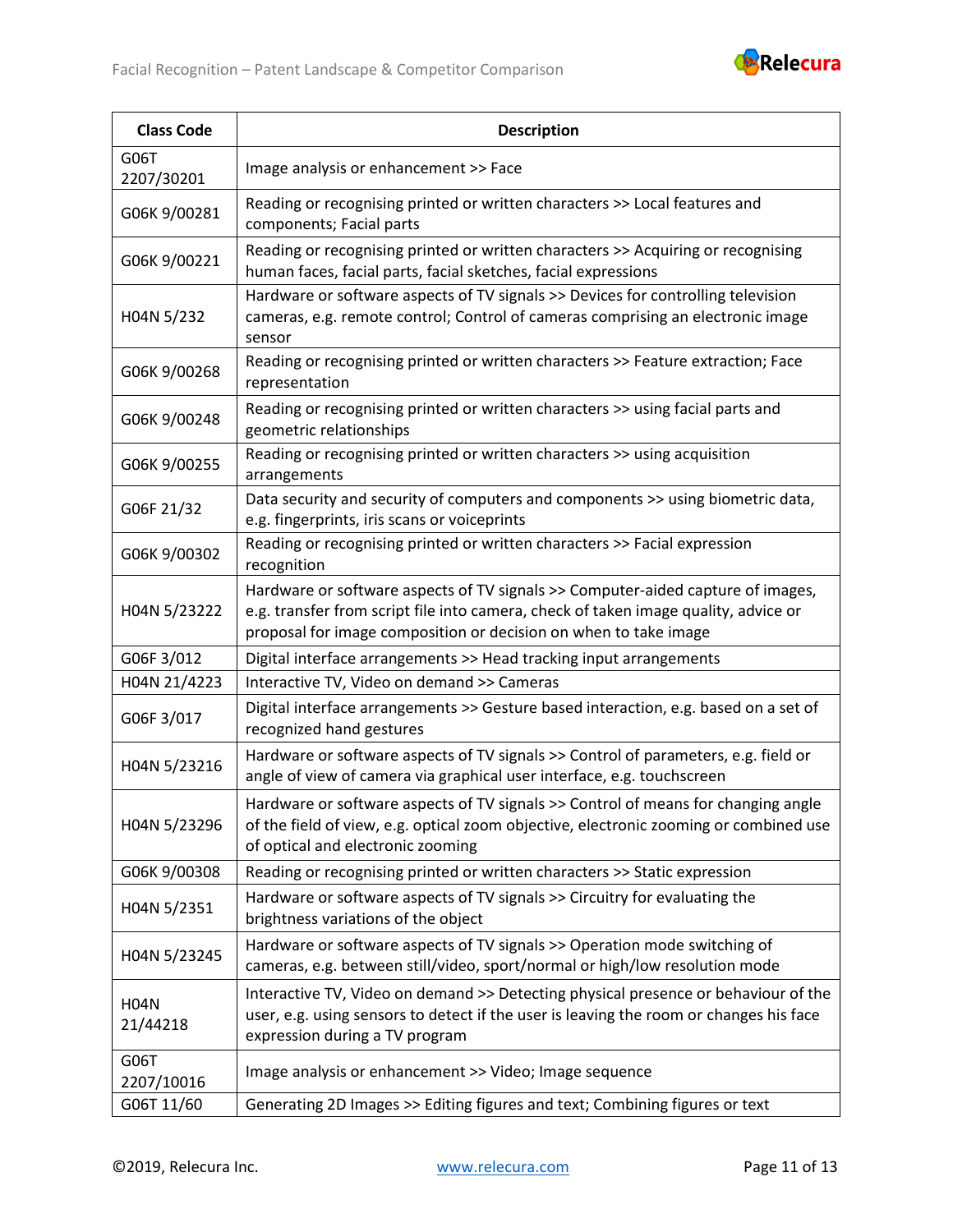

| <b>Class Code</b> | <b>Description</b>                                                                                                                |
|-------------------|-----------------------------------------------------------------------------------------------------------------------------------|
| G03B 13/36        | Viewfinders, focus systems for cameras >> Autofocus systems                                                                       |
| G06K 9/00261      | Reading or recognising printed or written characters >> using comparisons between<br>temporally consecutive images                |
| G06F 3/011        | Digital interface arrangements >> Arrangements for interaction with the human<br>body, e.g. for user immersion in virtual reality |
| G06K 9/0061       | Reading or recognising printed or written characters >> Preprocessing; Feature<br>extraction                                      |

### Competitor Comparison – Technology Category-wise Break-up

#### *(# Applications given for color-coded categories)*

|                         |                                         | <b>Technology Categories</b>          |                                       |     | Canon Samsung Fuji Film |              | Sony | Oppo        | Intel          |
|-------------------------|-----------------------------------------|---------------------------------------|---------------------------------------|-----|-------------------------|--------------|------|-------------|----------------|
|                         | Context of image                        | Face detection                        |                                       | 173 | 189                     | 104          | 248  | 79          | 127            |
| Image analysis,         |                                         | Color image                           |                                       | 537 | 457                     | 391          | 349  | 49          | 153            |
| enhancement             | Image acquisition                       | Photographic image                    |                                       | 409 | 249                     | 204          | 334  | 50          | 166            |
|                         | modality                                | Video                                 |                                       | 550 | 641                     | 163          | 799  | 29          | 364            |
|                         | Camera control by                       |                                       |                                       | 774 | 481                     | 340          | 556  | 151         | 66             |
| Pictorial               | face recognition                        |                                       |                                       |     |                         |              |      |             |                |
| communication           | Face recognition by<br>reading patterns |                                       |                                       | 17  | 17                      | 38           | 5    | $\mathbf 0$ | $\mathbf{1}$   |
|                         |                                         | Classification                        |                                       |     |                         |              |      |             |                |
|                         |                                         | techniques                            |                                       | 233 | 229                     | 130          | 171  | 49          | 191            |
|                         | Methods for<br>recognition              | Design of recognition<br>systems      |                                       | 370 | 378                     | 156          | 270  | 74          | 188            |
|                         |                                         | Matching                              | <b>Comparing pixel</b><br>values      | 188 | 256                     | 128          | 158  | 47          | 125            |
|                         |                                         |                                       | <b>Proximity measures</b>             | 128 | 102                     | 53           | 82   | 26          | 37             |
|                         |                                         | Age estimation from<br>face           |                                       | 13  | 18                      | 5            | 27   | 10          | 9              |
|                         |                                         | Classification                        | Recognition of<br>unknown faces       | 39  | 9                       | 25           | 30   | 5           | 5              |
| Recognising<br>patterns |                                         |                                       | Acquisition<br>arrangements           | 60  | 114                     | 36           | 86   | 69          | 49             |
|                         |                                         | Detection                             | Comparisons<br>between images         | 30  | 33                      | 26           | 38   | 10          | 39             |
|                         | Recognising human                       |                                       | <b>Facial parts</b>                   | 84  | 77                      | 86           | 93   | 26          | 168            |
|                         | faces                                   |                                       | Pixel segmentation,<br>color matching | 33  | 37                      | 26           | 33   | 7           | 29             |
|                         |                                         | Face representation                   | <b>Facial parts</b><br>representation | 91  | 153                     | 50           | 83   | 60          | 117            |
|                         |                                         |                                       | <b>Full facial image</b>              | 10  | 63                      | 13           | 5    | 13          | 11             |
|                         |                                         | Facial expression                     | <b>Dynamic expression</b>             | 28  | 53                      | 12           | 38   | $\Omega$    | 42             |
|                         |                                         | recognition                           | <b>Static expression</b>              | 22  | 38                      | 8            | 68   | 9           | 20             |
|                         |                                         | Metadata assisted face<br>recognition |                                       | 12  | 10                      | $\mathbf{1}$ | 24   | 3           | $\overline{2}$ |